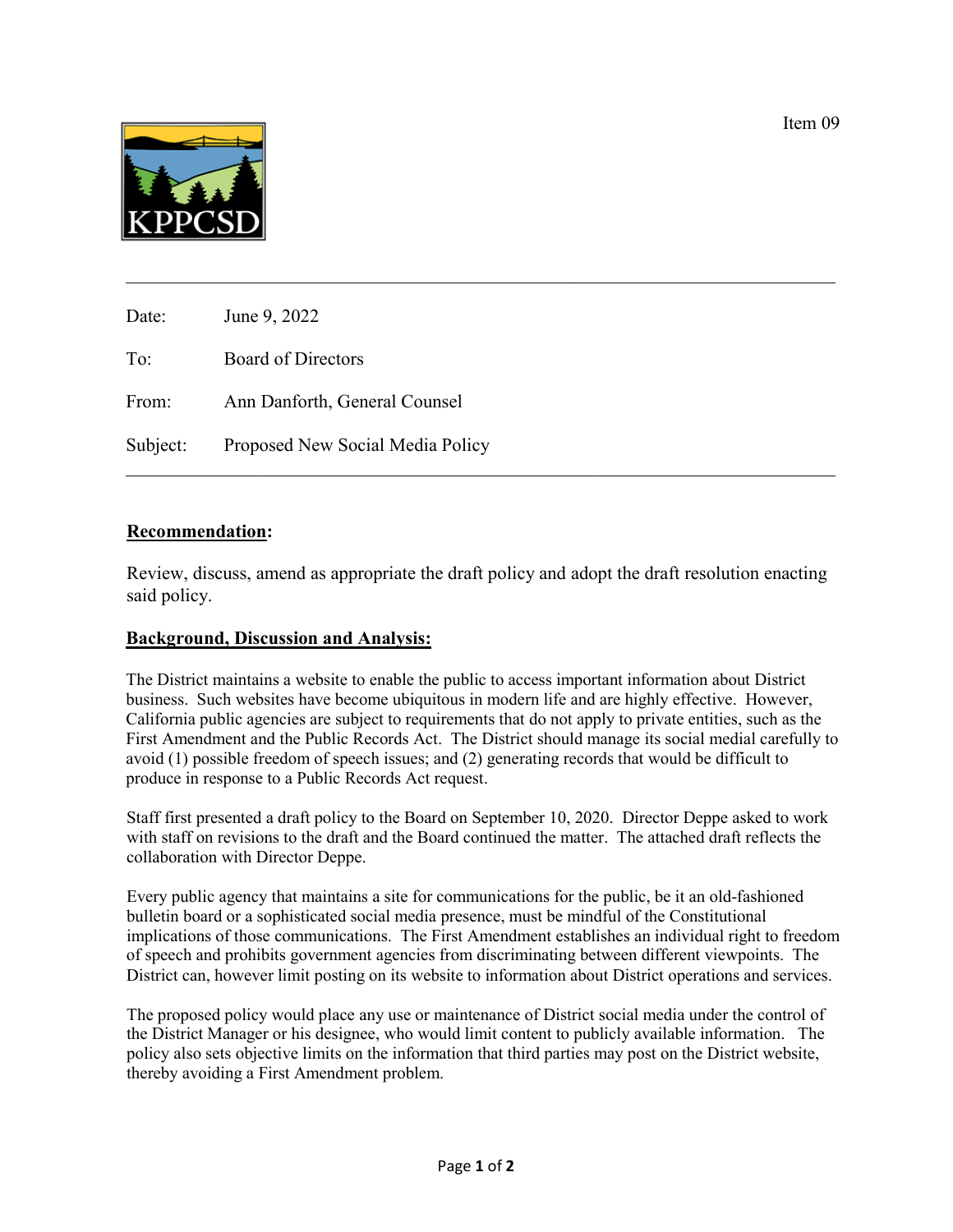### **FISCAL IMPACT**

None

### **RECOMMENDATION**

Staff recommends that the Board hear public testimony, consider the proposed draft policy, direct staff to make any changes that the Board deems appropriate and adopt the draft resolution.

### **ATTACHMENTS**

Redlined Draft Social Media Policy Resolution No. 2022-15 Draft Social Media Policy

### **SUBMITTED BY**:

Ann Danforth General Counsel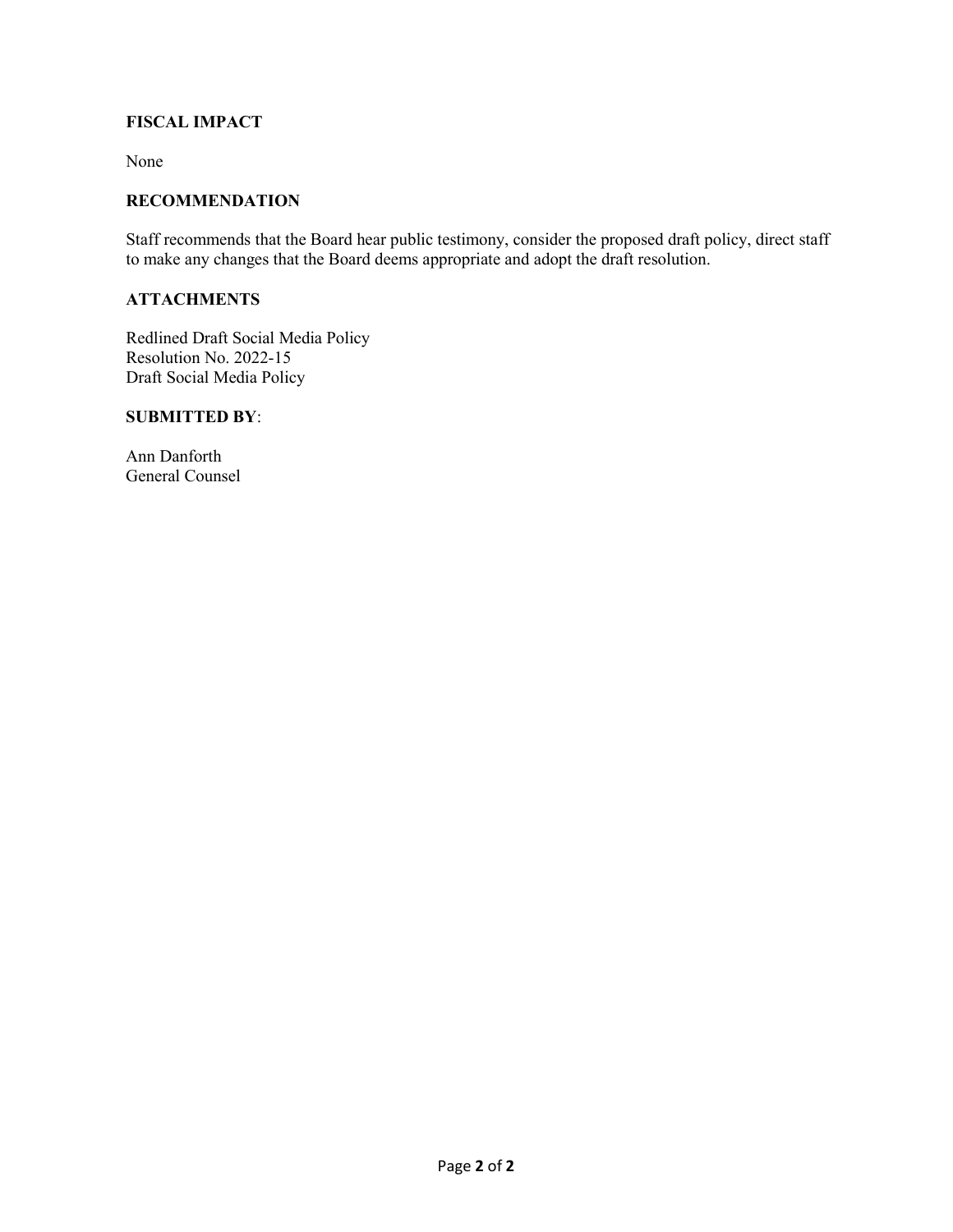#### **3190.3 Social Media Use 3190.3.1 Purpose and Applicability**:

The District uses social media to communicate with District residents about District services, events and issues. The District has an overriding interest in protecting the integrity of the information posted on its social media sites and the content that is attributed to the District, its staff, and its officials. This policy outlines the protocol and procedures for use of social media to publicize District services and events. In addition, this policy addresses and the responsibilities of employees' and District officials' the responsibilities with regard to social media,  $-and$  the use of District resources (time/equipment) and  $\frac{1}{2}$  as well as responsibilities related to the public records and open meeting laws. Nothing in this Policy shall be applied to prohibit or infringe upon any communication, speech or expression that is protected or privileged under law, including. speech and expression protected under state or federal constitutions, as well as labor laws or other applicable laws.

### **3190.3.2 Definitions**:

- a) "Social Media" refers to forms of electronic communication (such as websites for social networking) through which users create online communities to share information, ideas, personal messages, photographs, videos, and other content. Various forms of discussions and information-sharing, including social networks, blogs, video sharing, podcasts, wikis, message boards, and online forums. Technologies include picture-sharing, wall-postings, fan pages, email, instant messaging and music-sharing. Examples of social media applications include but are not limited to Google and Yahoo Groups, (reference, social networking), Wikipedia (reference), Facebook (social networking), YouTube (social networking and video sharing), Flickr, (photo sharing), Twitter (social net-working and microblogging), LinkedIn (business networking), and news media comment sharing/blogging.
- b) "District social media sites" are social media sites that the District estabilishes and maintains and over which it has control over all posting except for ads or hyperlinks by the social media site's owners, vendors or partners.

 $a)$ 

- b)c) Social Networking: The practice of expanding business and/or social contacts by making connections through web-based applicationselectronic media. This policy focuses on social networking as it relates to the Internet to promote such connections for District business and for employees, elected and appointed officials who are using this medium in the conduct of official District business."Social Media Director" is the General Manager or that person's designee to manage the District's social media.
- d) "Posts" or "postings" means information, articles, pictures, videos, or any other form of communication posted on a District social media site.

**Formatted:** Indent: Hanging: 0.19"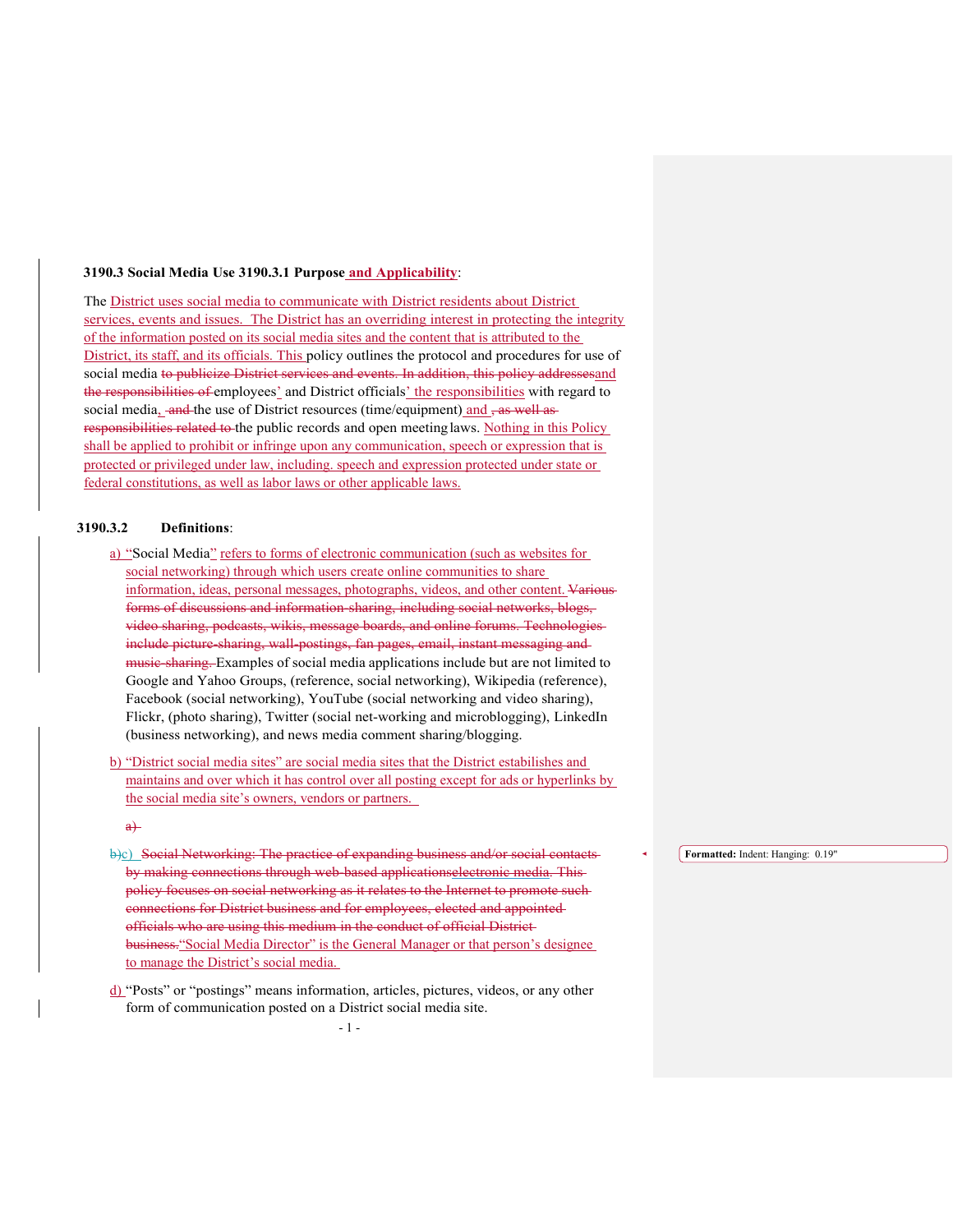**3190.3.3 Policy:** The Social Media Director must approve the creation of any No Districtsocial media site may be created without the approval of the General Manager or his or herdesignee. All District social media sites created on behalf of the District, by its employees on District time, or using other District resources are the property of the District and shall be administered and regularly monitored by Social Media Directorthe General Manager or his/her designee. These social media sites shall be used only to inform the public about District business, services and events. For purposes of this policy, "District services" shall include recreation and enrichment programs located on or in District property or otherwise under District auspices. Individual departments may not have their own pages/sites without prior approval of the Social Media Director. Individual departments wishing to add content to District social media sites may submit a request to the General Manager. . The District's web site, [www.kppcsd.org,](http://www.kppcsd.org/) will remain be the primary location for content regarding District business, services and events.  $\equiv$ The Social Media Director must approve any posting to District social media sitesIndividual departments. wishing to add content to District social media sites may submit a request to the General Manager. Whenever possible, links within social media formats should direct users to the District website for more information, forms, documents, or online services necessary to conduct business with the District. District social media sites shall clearly state that such sites are maintained by the District and that the sites comply with this Social Media Policy.

**3190.3.4** District employees and appointed and elected officials shall not disclose information about confidential District business on the District's social media sites, personal social media sites, or otherwise. In addition, all use of social media sites by elected and appointed officials shall be in compliance comply with California's open meeting laws, which prohibit serial meetings of a majority of the Board or another legislative body of the District via email or other electronic means. Members of the Board, committees and/or legislative bodies shall not respond to, "like", "share", retweet, or otherwise participate in any published postings, or use the platform or any form of electronic communication to respond to, blog or engage in serial meetings, or otherwise discuss, deliberate, or express opinions on any issue within the subject matter jurisdiction of the body on which they serve. Employees and elected or appointed officials' posts to non-District social media sites are a reflection of their own views and not necessarily those of the District and should not suggest otherwise.

#### **3190.3.5 Posting/Commenting Guidelines**:

a) All postings made by the District to social media sites will contain information and content that has already been published or broadcast by the District. The District will not comment on other social media member's sites. All District official social media postings by the District-will be done solely on the District's social media sites or in response to postings made on the District's social media sites. District oOfficers, employees and agents of the District representing it on District social media sites shall conduct themselves professionally and in accordance with all District policies. All District social media sites shall use authorized District contact information for accountset-up, monitoring and access. Personal email accounts or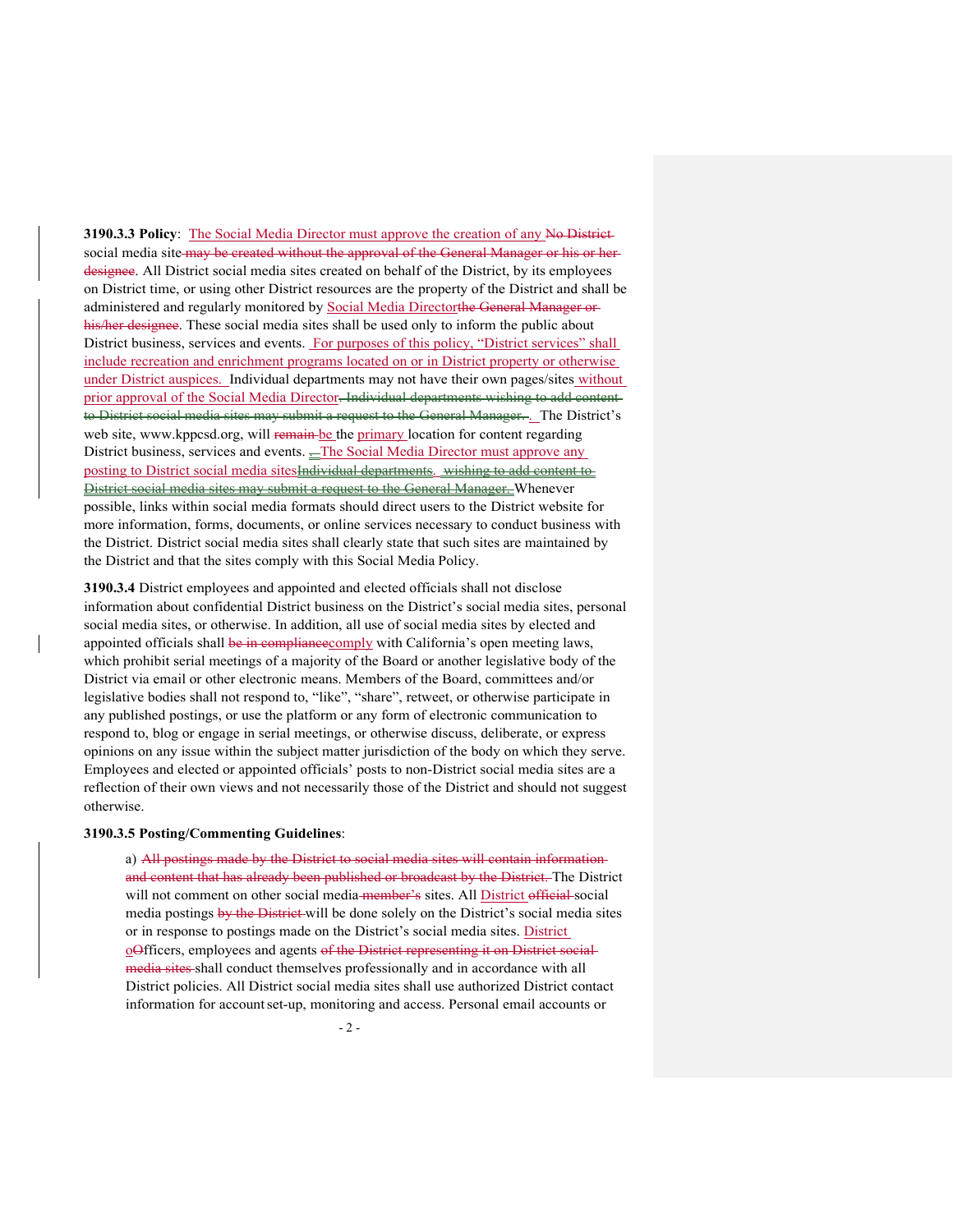phone numbers may not be used to set up, monitoring, or post to a District social media platform.

b) The District reserves the right to remove from its social media sites content that it finds to violate this policy or applicable law. Any participants on the District's social media sites who are in continual violation of the postings/commenting guidelines may be barred from further use of the District's site. The District will only post photos for which it has copyright or the owner's permission.

c) The California Public Records Act applies to District social media platforms aresubject to the California Public Records Act. Any content maintained on a District social media site, that is related to District business, including a list of subscribers, posted communication, and communication submitted for posting, may be considered a public record and subject to public disclosure. All postings on District social media sites shall be maintained consistently with the Public Records Act, provided, however, that any material removed from a District social media site consistently with this policy shall be considered a preliminary draft, note or memorandum not retained by the District in the ordinary course of business and shall not constitute a public record of the District required to be retained consistently with the District's records retention schedules.

d) District social media sites shall not use any cChat functions. in any social media sites will not be used.

d)e) The District reserves the right to modify, suspend terminate any District social media site without notice or to temporarily or permanently suspend access to District social media as to some or all persons at any time. The District reserves the right toimplement or remove any functionality of its social media platforms, in the discretion of the General Manager or his or her designee. This includes, but is not limited to, information, articles, pictures, videos, or any other form of communication that can be posted on a District social media platform.

 $e(f)$  District social media sites may contain content, including but not limited to, advertisements or hyperlinks over which the District has no control. The District does not endorse any hyperlink or advertisement placed on District social media sites by the social media site's owners, vendors, or partners.

f) District employees may post to District social media platforms only during working hours. After-hours or weekend postings may only be made with prior approval of the General Manager or his or her designee.

g) Any person authorized to post items on any of the District's social media platforms shall review, be familiar with, and comply with this Policy and each social media platform's terms and conditions of use.

h)g) Any person authorized to post items on behalf of the District to any of the District's social media platforms No posting shall express personal views or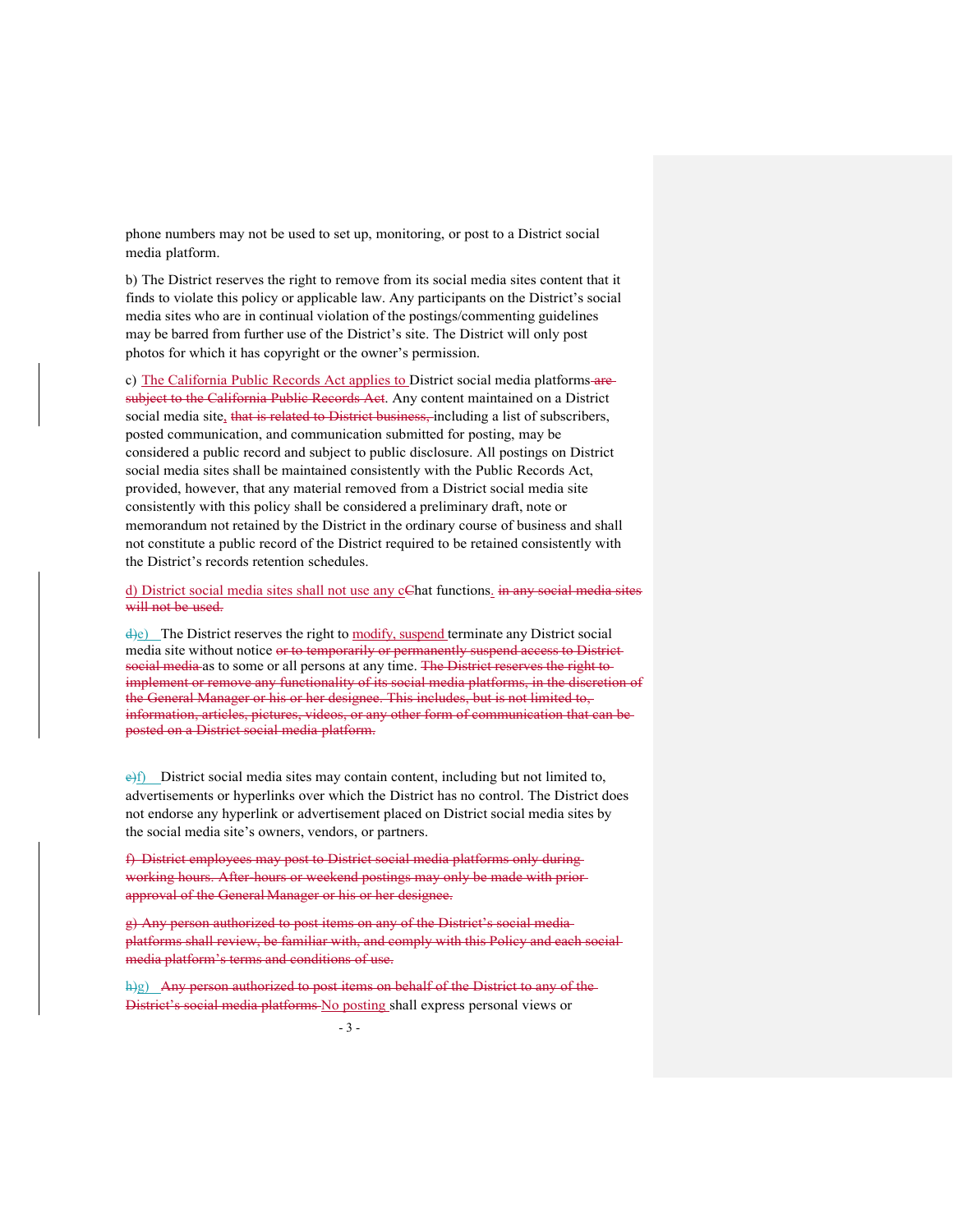concerns through such postings. The Social Media Director shall authorize only Instead, postings on any of the District's social media platforms on behalf of the District shall onlythat reflect the views of the District.

 $\frac{1}{h}$ ) Posts must contain information that is freely available to the public and not be confidential as defined by any District policy or state or federal law.

 $\frac{1}{10}$  Posts may NOT contain any personal information, except for the names of persons being available for contact by the public as representatives of the District. Posts to District social media sites shall NOT contain any of the following:

1) Comments that are not topically related to the information commented upon;

2) Comments in support of, or opposition to, political campaigns, candidates or ballot measures;

3) Profane language or content;

4) Content that promotes, fosters, or perpetuates discrimination on the basis of race, creed, color, age, religion, gender, marital status, or status with regard to public assistance, national origin, physical or mental disability or sexual orientation, or any other category protected by federal, state, or local law;

5) Sexual content or links to sexual content;

6) Solicitations of commerce;

7) Conduct or encouragement of illegal activity;

8) Information that may tend to compromise the safety or security of the public or public systems; or

9) Content that violates a legal ownership interest of any other party.

9)10) Photographs containing an identifiable individual unless (a) said individual has given consent in writing; (b) unless the photograph was taken at a public event where the individual had no expectation of privacy; or (c) the photograph is a public record under state or federal law.

### **Procedures:**

**3190.3.6** The General Manager or his designee Social Media Director is will be

responsible for responding to comments and messages as appropriate. The District will direct users to the District's web site for more information, forms, documents or online services necessary to conduct business with the District.

**3190.3.7** The District may invite others to participate in its social media sites. Such invitations will be based upon the best interests of the District as determined by the Social Media DirectorGeneral Manager or his or her designee.

**Formatted:** Character scale: 100%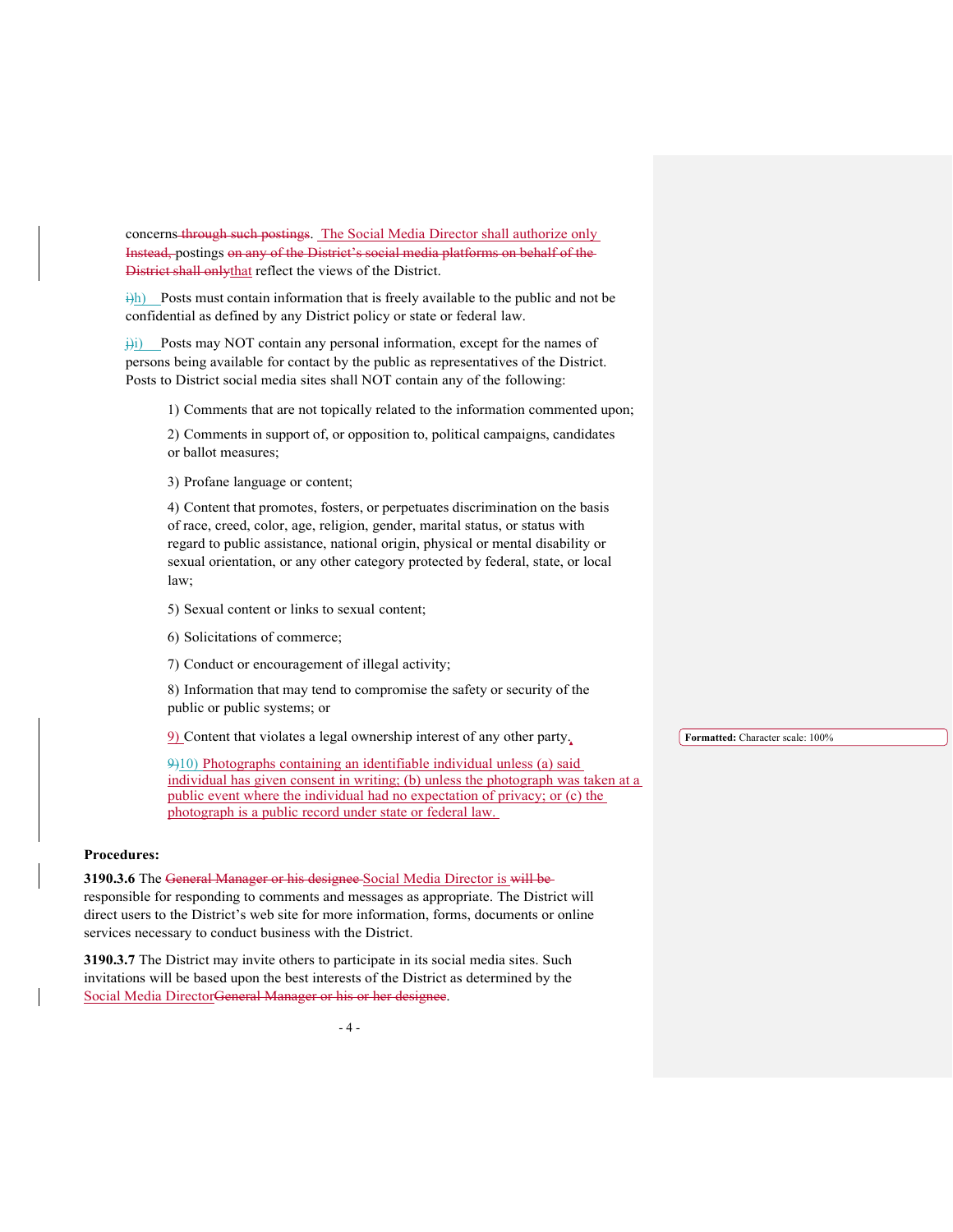#### **Responsibilities:**

**3190.3.8** It is the responsibility of Eemployees and appointed and elected officials are responsible for to understanding the procedures as outlined in this policy.

**3190.3.9** Employees who are not designated by the General Manager to access social media sites for District businessother than the Social Media Director are prohibited from accessing social media sites utilizing the District computer equipment and/ or the District's web access. While at work, eEmployees other than the Social Media Director who are notgranted access via District systems and computing equipment may use personal computing devices and personal web accounts to access social media sites only during non-working hours such as lunch periods and breaks. State law provides that more than occasional or incidental personal use of District resources is a crime.

**3190.3.10** The Social Media Director General Manager will determine if a requested use of District social media sites or other District resources is appropriate and complies with this policy. The Social Media Director is also responsible for removing outdated postings.

**3190.3.11** All content on District social media sites must comply with District web standards, the rules and regulation of the social media site provider, including privacy policies, and applicable state law. Employee or District confidentiality shall be maintainedin accordance with all applicable laws and District policies. If a question arises regarding the use or posting of confidential information on a social media site, the matter shall be referred to the General Manager. The information in question shall not be posted, or if already posted, shall be removed until the General Manager or, at that person's request, the District's General Counsel, opines on the matter. an opinion is rendered by General Manager or, at his or her request, the District's General Counsel. Notwithstanding the opinion of the General Counsel, the General Manager reserves the right to restrict or remove District information from a District social media site if the General Manager concludes the information does not serve the best interest of the District.

**3190.3.12** All social media-based services to be developed, designed, managed by or purchased from any third-party source for District use requires appropriate budget authority and approval from the Board of Directors.

**3190.3.123** The District reserves the right to change, modify, or amend all or part of this policy at any time.

#### **POLICY 3190.3A: District Website**

**3190.3A.1 Purpose**: To enhance communication with residents about District services and operations, provide timely information regarding District business, and streamline processes.

**3190.3A.2 Policy: It is The District's policy is policy** to control the content and accuracy of the information provided on the District's Website. To the extent practicable, the rules and procedures in Policy 3190.3 shall apply to the District Website except as otherwise specified herein. Posting of hyperlinks and information from or about outside agencies shall be limited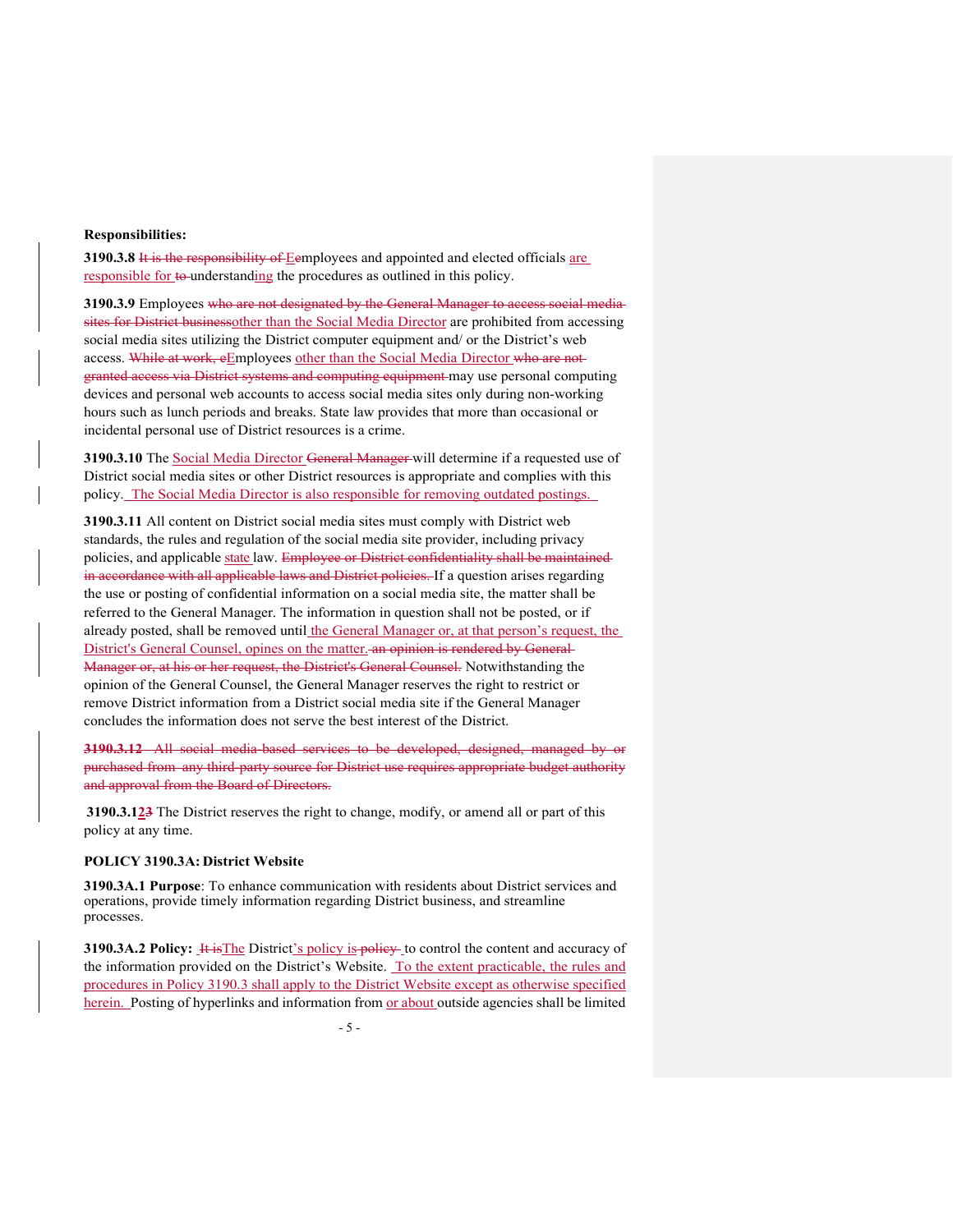to other local related government agencies such as Contra Costa County, and the Kensington Fire Protection District<del>District and the West Contra Costa Unified School District</del>. All information will be directed to the Social MediaGeneral Manager's designee or District employee acting in the capacity of the District Web manager. The Social Media Director must approve aAll information posted on the District website must beas consistent with the District's mission and public interest and the District's social media policy.

**3190.3A.3 Procedure**: Any District Board Director, official or employee may request postings to the District website through the Social Media DirectorGeneral Manager or hisdesignated representative. Postings must be non-political in nature. The Social Media Director General Manager shall approve, modify, or deny the request. It is the The submitter  $\frac{2}{5}$ responsibility toshall check the item for accuracy both prior to submission and after posting to the website to insure no inadvertent errors appear on the final document. The submitter shall inspect the posted submission within 24 hours of posting.

a) The General Manager or his or her designee shall submit the approved requestfor inclusion on the website and, when necessary, to suggest alternative solutions.

b) The General Manager or his or her designee shall also manage removal of outdated postings.

### **3190.3A.3 Privacy Policy**.

The District's privacy following privacy-policy shall be posted to on the District's website under a link on the home page. The Social Media Director shall develop the exact language of the privacy policy, which shall contain the following information:

(a) The date that the District last updated the policy;

- (b) A statement that by accessing or using the website, the user agrees to all terms of the policy;
- (c) Notice that the District may change the policy at any time;
- (d) A description of the information that may be collected and disclosed;
- $(a)(e)$  A non-exclusive list of potential uses of the information;

### **24203190.4 Accessibility.**

The District's website shall include a link on home page directing users to a statement regarding access to the website for individuals with disabilities. The Social Media Director shall develop the exact language of the privacy policy, which shall state the District's commitment to full accessibility to employees and members of the public with disabilities and provide instructions as to how to obtain information and services in an accessible format.

The following accessibility statement shall be posted to the District's website under a link on the home page: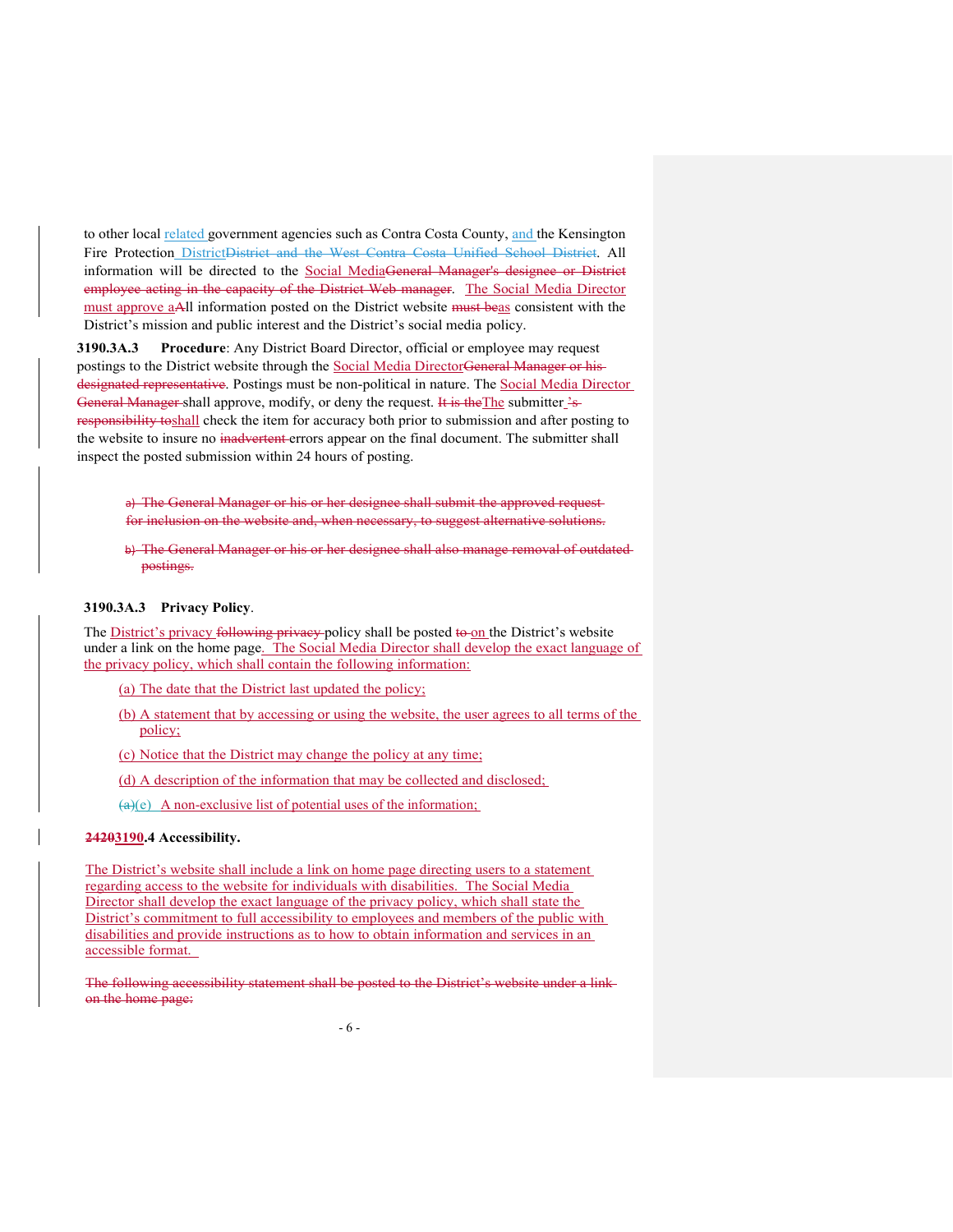The Kensington Police Protection and Community Services District ("KPPCSD," "District," "we" or "us") is committed to providing access to our electronic andinformation technology, including our website, for individuals with disabilities in accordance with Section 508 of the Rehabilitation Act.

Section 508 requires us to ensure that District employees with disabilities, and members of the public with disabilities seeking information or services from us, have access to and use of information and data that is comparable to the access and use by District employees, or members of the public who are not individuals with disabilities, unless an undue burden would be imposed on us. To meet this commitment, we strive toward our website meeting or exceeding the Section 508 standards.

If you have a disability and the format of any materials on our website interferes with your ability to access the information, please contact the District at admin@kppcsd.org. please indicate the nature of the accessibility problem, the web address of the requested material, the preferred format in which you want to receive the material (electronic format (ASCII, etc.), standard print, large print, etc.) and your contact information. The District's Web manager will undertake the proper procedure to ensure your request receives a response. To enable us to respond in a manner most helpful to you,

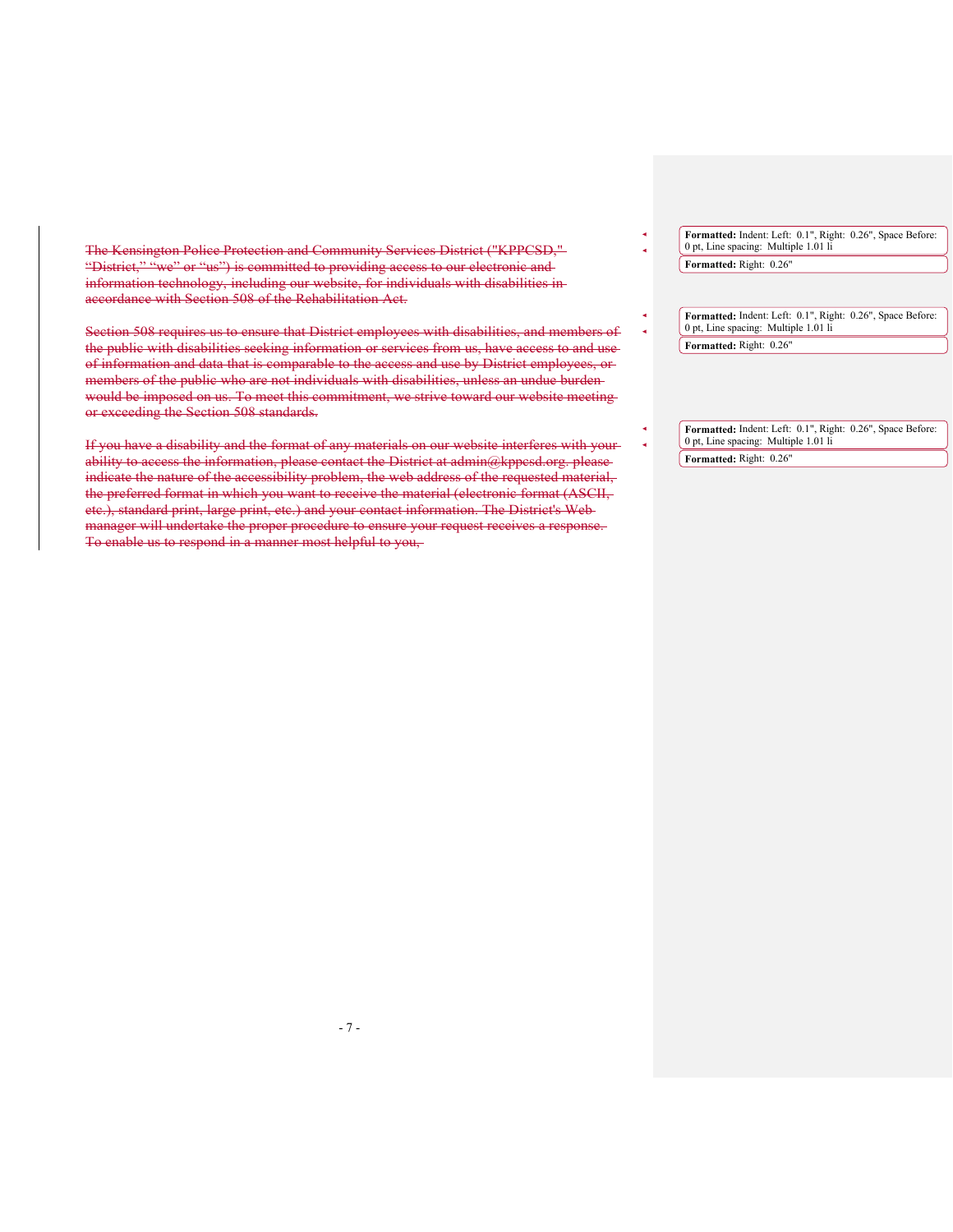## **RESOLUTION NO. 2022-15**

# **A RESOLUTION OF THE BOARD OF DIRECTORS OF THE KENSINGTON POLICE PROTECTION AND COMMUNITY SERVICES DISTRICT ADOPTING POLICY 3190.3**

The Board of Directors of the Kensington Police Protection and Community Services District (hereafter referred to as the "Board of Directors") does find as follows:

*WHEREAS,* the Board has adopted new Policies 1000, 2000, 3000, 4000 and 4100, and several amendments thereto, as components of a new Policy and Procedures Manual ("New Manual");

*WHEREAS*, the New Manual policies are all based on the 2017 model published by the California Special District Association and

*WHEREAS*, the District maintains a website and other social media to communicate with the public regarding District operations and services to ensure that the District's social media is used in the best interests of the District and community and that the content thereof accurately reflects the information that the District intends to convey;

*WHEREAS*, the Board now wishes to add Policy 3190.3, regarding the use of District social media; and therefore posted a draft of said new policy on its website on or before June 6, 2022; and

*WHEREAS*, on June 9, 2022, the Board considered the proposed new Policy 3190.3, took public testimony and decided to adopt proposed new policy.

NOW, THEREFORE, THE BOARD OF DIRECTORS DOES RESOLVE AS FOLLOWS:

Policy 3190.3 is hereby added the District's Police and Procedures Manual, to provide as set forth in the exhibit attached hereto and incorporated herein by reference.

PASSED AND ADOPTED by the Board of Directors of the Kensington Police Protection and Community Services District upon motion by Director Deppe, seconded by President Hacaj on Thursday, the 9th day of June, 2022, by the following vote to wit:

AYES: Directors Deppe, Logan, Sherris-Watt and Hacaj.

NOES: Director Nottoli.

ABSENT: None.

ABSTAINED: None.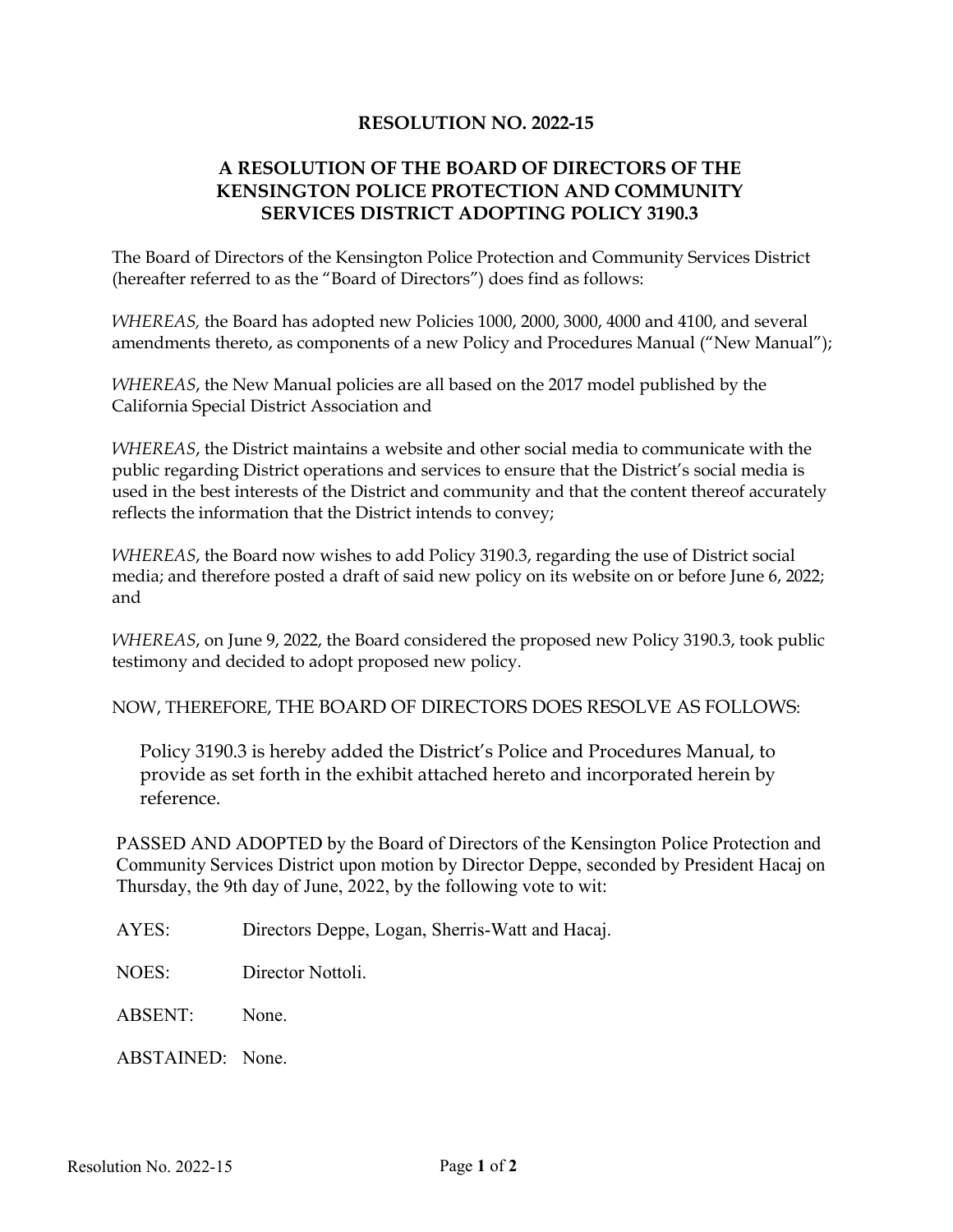Sylvia Hacaj President, Board of Directors

HEREBY CERTIFY the foregoing resolution was duly and regularly adopted by the Board of Directors of the Kensington Police Protection and Community Services District at the regular meeting of said Board held on Thursday, the 9<sup>th</sup> day of June, 2022.

 $\_$  , and the set of the set of the set of the set of the set of the set of the set of the set of the set of the set of the set of the set of the set of the set of the set of the set of the set of the set of the set of th

Lynelle M. Lewis Tony Constantouros<br>
District Clerk of the Board<br>
Interim General Manger District Clerk of the Board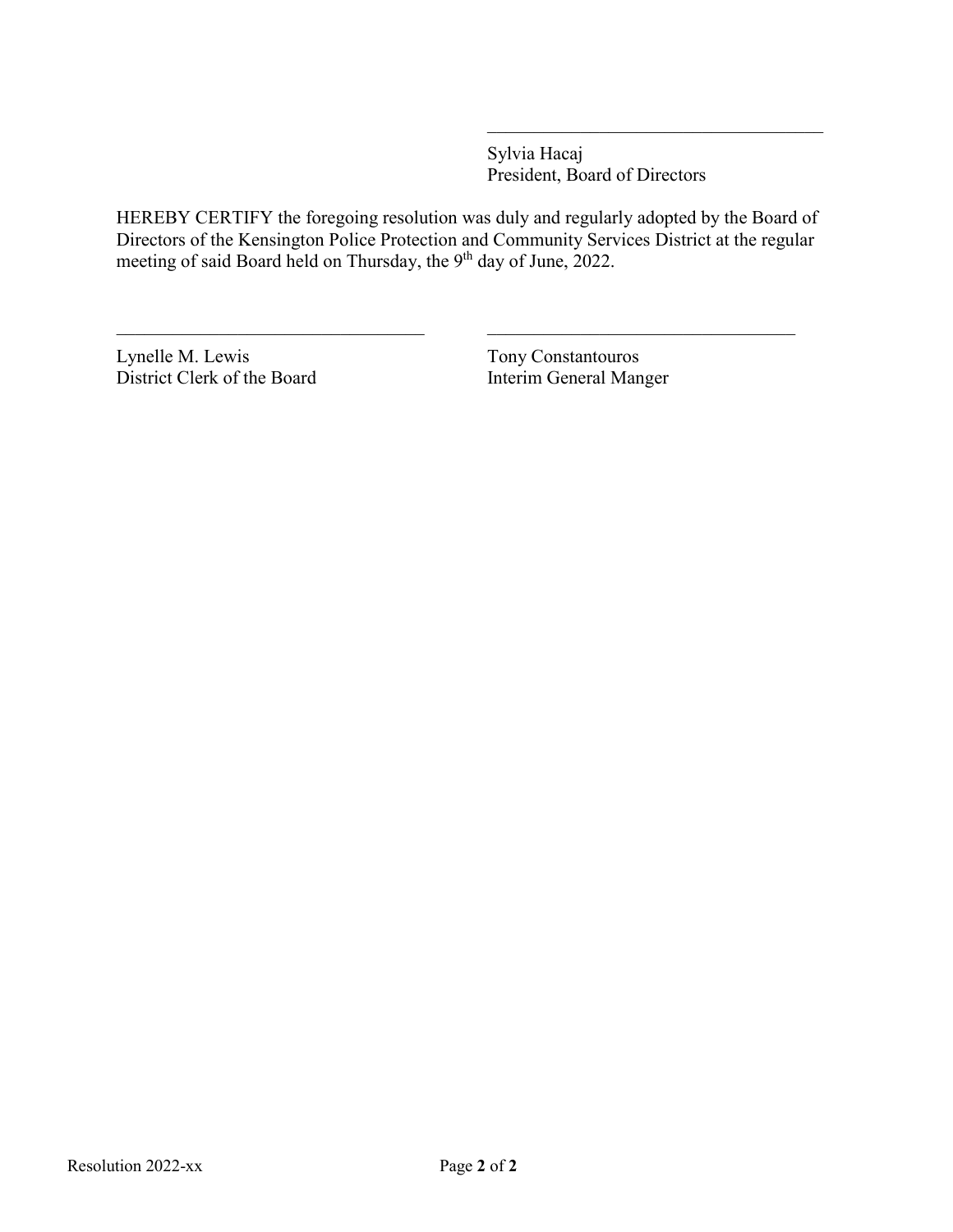## **3190.3 Social Media Use 3190.3.1 Purpose and Applicability**:

The District uses social media to communicate with District residents about District services, events and issues. The District has an overriding interest in protecting the integrity of the information posted on its social media sites and the content that is attributed to the District, its staff, and its officials. This policy outlines the protocol and procedures for use of social media and employees' and District officials' the responsibilities with regard to social media, the use of District resources (time/equipment) and the public records and open meetinglaws. Nothing in this Policy shall be applied to prohibit or infringe upon any communication, speech or expression that is protected or privileged under law, including. speech and expression protected under state or federal constitutions, as well as labor laws or other applicable laws.

# **3190.3.2 Definitions**:

- a) "Social Media" refers to forms of electronic communication (such as websites for social networking) through which users create online communities to share information, ideas, personal messages, photographs, videos, and other content. Examples of social media applications include but are not limited to Google and Yahoo Groups, (reference, social networking), Wikipedia (reference), Facebook (social networking), YouTube (social networking and video sharing), Flickr, (photo sharing), Twitter (social net-working and microblogging), LinkedIn (business networking), and news media comment sharing/blogging.
- b) "District social media sites" are social media sites that the District estabilishes and maintains and over which it has control over all posting except for ads or hyperlinks by the social media site's owners, vendors or partners.
- c) "Social Media Director" is the General Manager or that person's designee to manage the District's social media.
- d) "Posts" or "postings" means information, articles, pictures, videos, or any other form of communication posted on a District social media site.

**3190.3.3 Policy**: The Social Media Director must approve the creation of any social media site. All District social media sites created on behalf of the District, by its employees on District time, or using other District resources are the property of the District and shall be administered and regularly monitored by Social Media Director. These social media sites shall be used only to inform the public about District business, services and events. For purposes of this policy, "District services" shall include recreation and enrichment programs located on or in District property or otherwise under District auspices. Individual departments may not have their own pages/sites without prior approval of the Social Media Director. The District's web site, [www.kppcsd.org,](http://www.kppcsd.org/) will be the primary location for content regarding District business, services and events. The Social Media Director must approve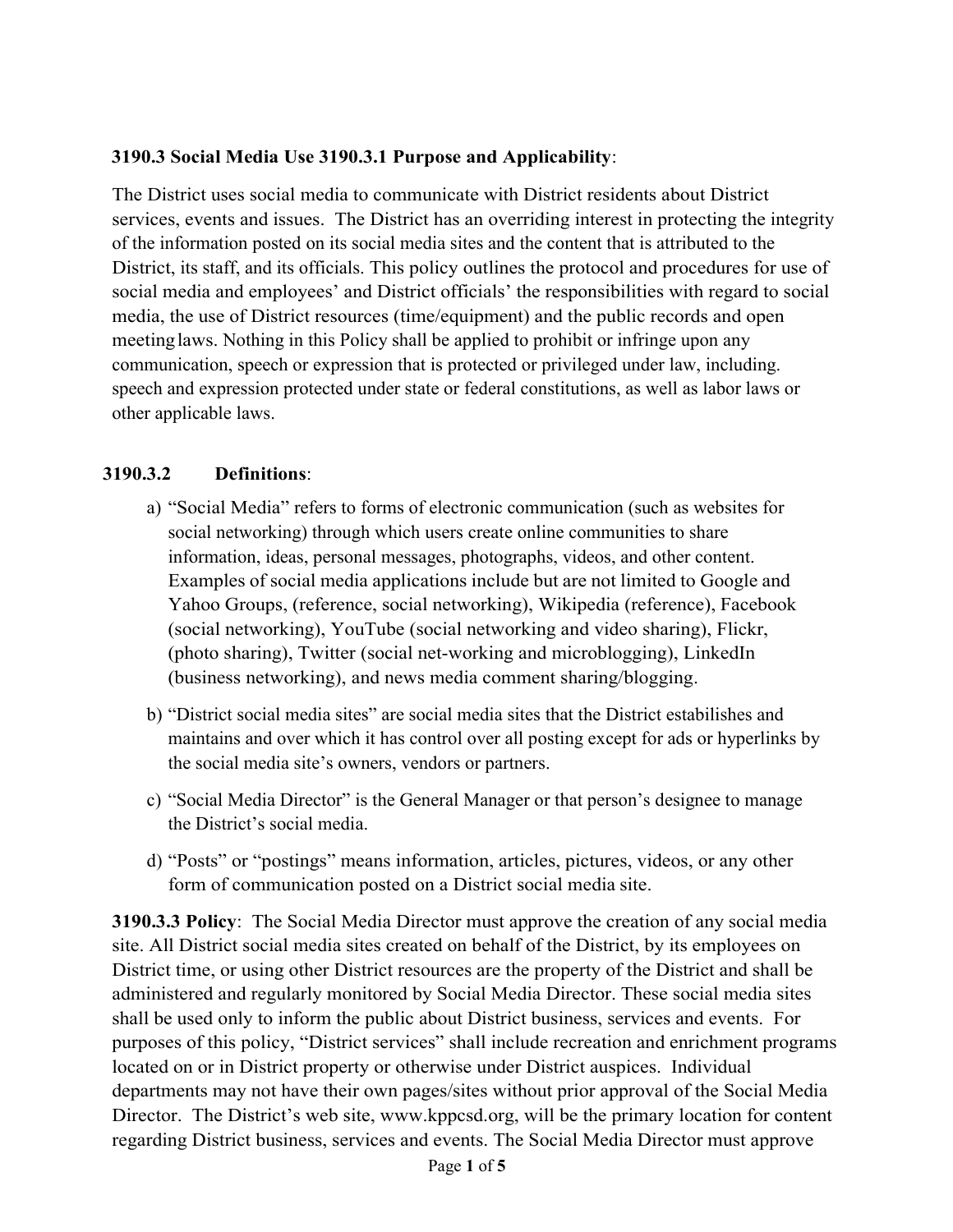any posting to District social media sites. Whenever possible, links within social media formats should direct users to the District website for more information, forms, documents, or online services necessary to conduct business with the District. District social media sites shall clearly state that such sites are maintained by the District and that the sites comply with this Social Media Policy.

**3190.3.4** District employees and appointed and elected officials shall not disclose information about confidential District business on the District's social media sites, personal social media sites, or otherwise. In addition, all use of social media sites by elected and appointed officials shall comply with California's open meeting laws, which prohibit serial meetings of a majority of the Board or another legislative body of the District via email or other electronic means. Members of the Board, committees and/or legislative bodies shall not respond to, "like", "share", retweet, or otherwise participate in any published postings, or use the platform or any form of electronic communication to respond to, blog or engage in serial meetings, or otherwise discuss, deliberate, or express opinions on any issue within the subject matter jurisdiction of the body on which they serve. Employees and elected or appointed officials' posts to non-District social media sites are a reflection of their own views and not necessarily those of the District and should not suggest otherwise.

# **3190.3.5 Posting/Commenting Guidelines**:

a) The District will not comment on other social media sites. All District social media postings will be done solely on the District's social media sites or in response to postings made on the District's social media sites. District officers, employees and agents shall conduct themselves professionally and in accordance with all District policies. All District social media sites shall use authorized District contact information for account set-up, monitoring and access. Personal email accounts or phone numbers may not be used to set up, monitoring, or post to a District social media platform.

b) The District reserves the right to remove from its social media sites content that it finds to violate this policy or applicable law. Any participants on the District's social media sites who are in continual violation of the postings/commenting guidelines may be barred from further use of the District's site. The District will only post photos for which it has copyright or the owner's permission.

c) The California Public Records Act applies to District social media platforms. Any content maintained on a District social media site, including a list of subscribers, posted communication, and communication submitted for posting, may be considered a public record and subject to public disclosure. All postings on District social media sites shall be maintained consistently with the Public Records Act, provided, however, that any material removed from a District social media site consistently with this policy shall be considered a preliminary draft, note or memorandum not retained by the District in the ordinary course of business and shall not constitute a public record of the District required to be retained consistently with the District's records retention schedules.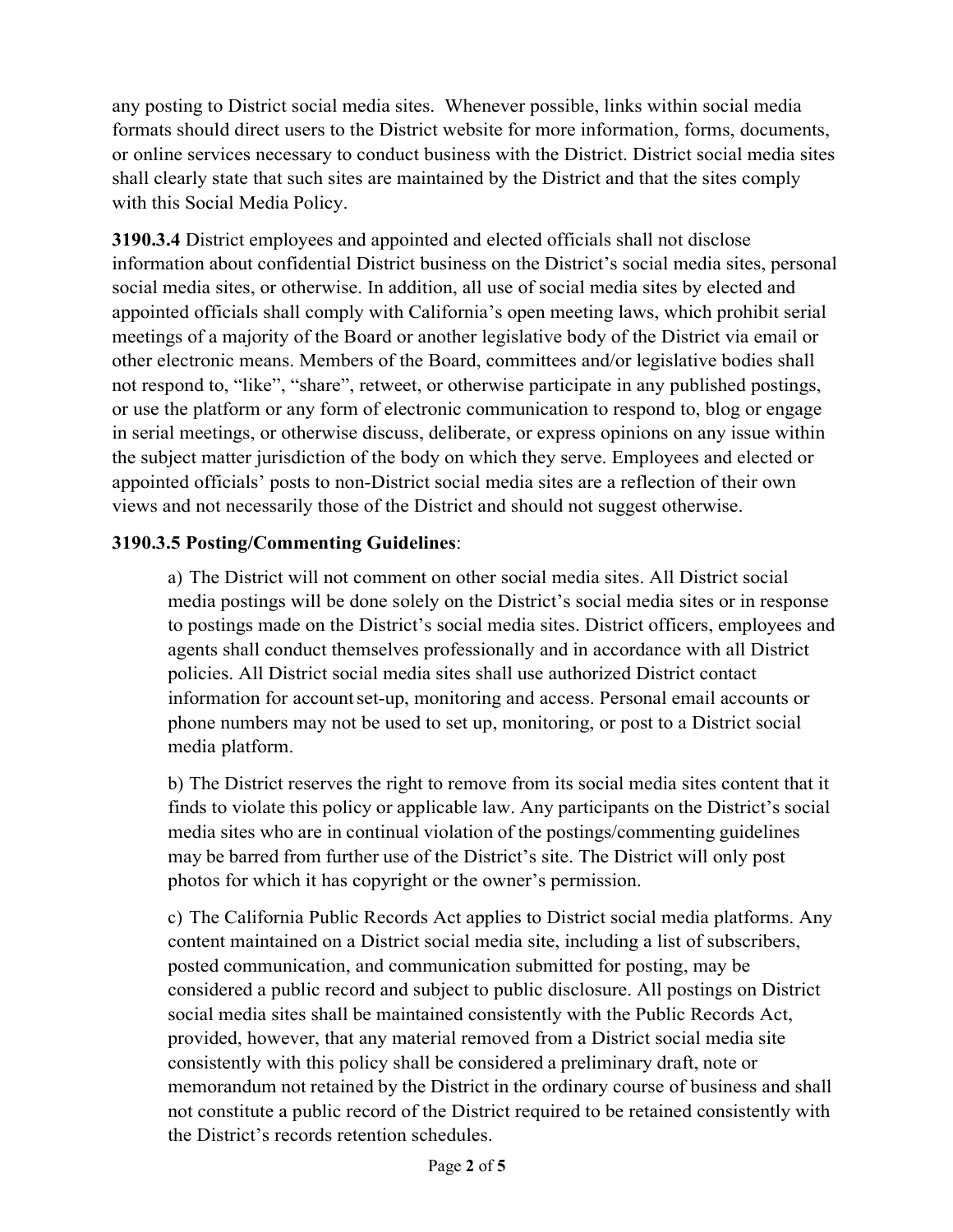d) District social media sites shall not use any chat functions.

e) The District reserves the right to modify, suspend terminate any District social media site without notice as to some or all persons at any time.

f) District social media sites may contain content, including but not limited to, advertisements or hyperlinks over which the District has no control. The District does not endorse any hyperlink or advertisement placed on District social media sites by the social media site's owners, vendors, or partners.

g) No posting shall express personal views or concerns. The Social Media Director shall authorize only postings that reflect the views of the District.

h) Posts must contain information that is freely available to the public and not be confidential as defined by any District policy or state or federal law.

i) Posts may NOT contain any personal information, except for the names of persons being available for contact by the public as representatives of the District. Posts to District social media sites shall NOT contain any of the following:

1) Comments that are not topically related to the information commented upon;

2) Comments in support of, or opposition to, political campaigns, candidates or ballot measures;

3) Profane language or content;

4) Content that promotes, fosters, or perpetuates discrimination on the basis of race, creed, color, age, religion, gender, marital status, or status with regard to public assistance, national origin, physical or mental disability or sexual orientation, or any other category protected by federal, state, or local law;

5) Sexual content or links to sexual content;

6) Solicitations of commerce;

7) Conduct or encouragement of illegal activity;

8) Information that may tend to compromise the safety or security of the public or public systems; or

9) Content that violates a legal ownership interest of any other party.

10) Photographs containing an identifiable individual unless (a) said individual has given consent in writing; (b) unless the photograph was taken at a public event where the individual had no expectation of privacy; or (c) the photograph is a public record under state or federal law.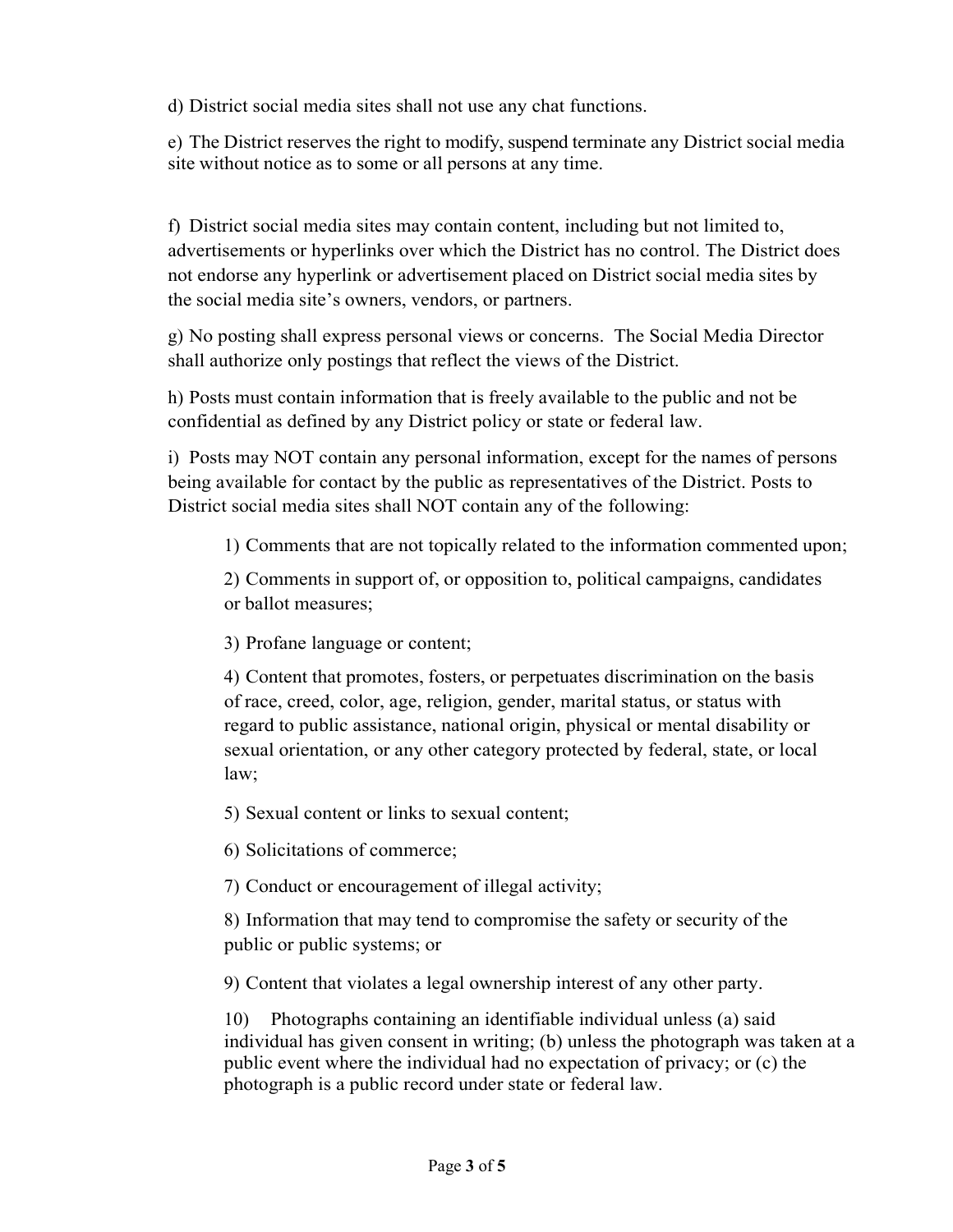# **Procedures:**

**3190.3.6** The Social Media Director is responsible for responding to comments and messages as appropriate. The District will direct users to the District's web site for more information, forms, documents or online services necessary to conduct business with the District.

**3190.3.7** The District may invite others to participate in its social media sites. Such invitations will be based upon the best interests of the District as determined by the Social Media Director.

# **Responsibilities:**

**3190.3.8** Employees and appointed and elected officials are responsible for understanding the procedures as outlined in this policy.

**3190.3.9** Employees other than the Social Media Director are prohibited from accessing social media sites utilizing the District computer equipment and/ or the District's web access. Employees other than the Social Media Director may use personal computing devices and personal web accounts to access social media sites only during non-working hours such as lunch periods and breaks. State law provides that more than occasional or incidental personal use of District resources is a crime.

**3190.3.10** The Social Media Director will determine if a requested use of District social media sites or other District resources is appropriate and complies with this policy. The Social Media Director is also responsible for removing outdated postings.

**3190.3.11** All content on District social media sites must comply with District web standards, the rules and regulation of the social media site provider, including privacy policies, and applicable state law. If a question arises regarding the use or posting of confidential information on a social media site, the matter shall be referred to the General Manager. The information in question shall not be posted, or if already posted, shall be removed until the General Manager or, at that person's request, the District's General Counsel, opines on the matter. Notwithstanding the opinion of the General Counsel, the General Manager reserves the right to restrict or remove District information from a District social media site if the General Manager concludes the information does not serve the best interest of the District.

**3190.3.12** The District reserves the right to change, modify, or amend all or part of this policy at any time.

# **POLICY 3190.3A: District Website**

**3190.3A.1 Purpose**: To enhance communication with residents about District services and operations, provide timely information regarding District business, and streamline processes.